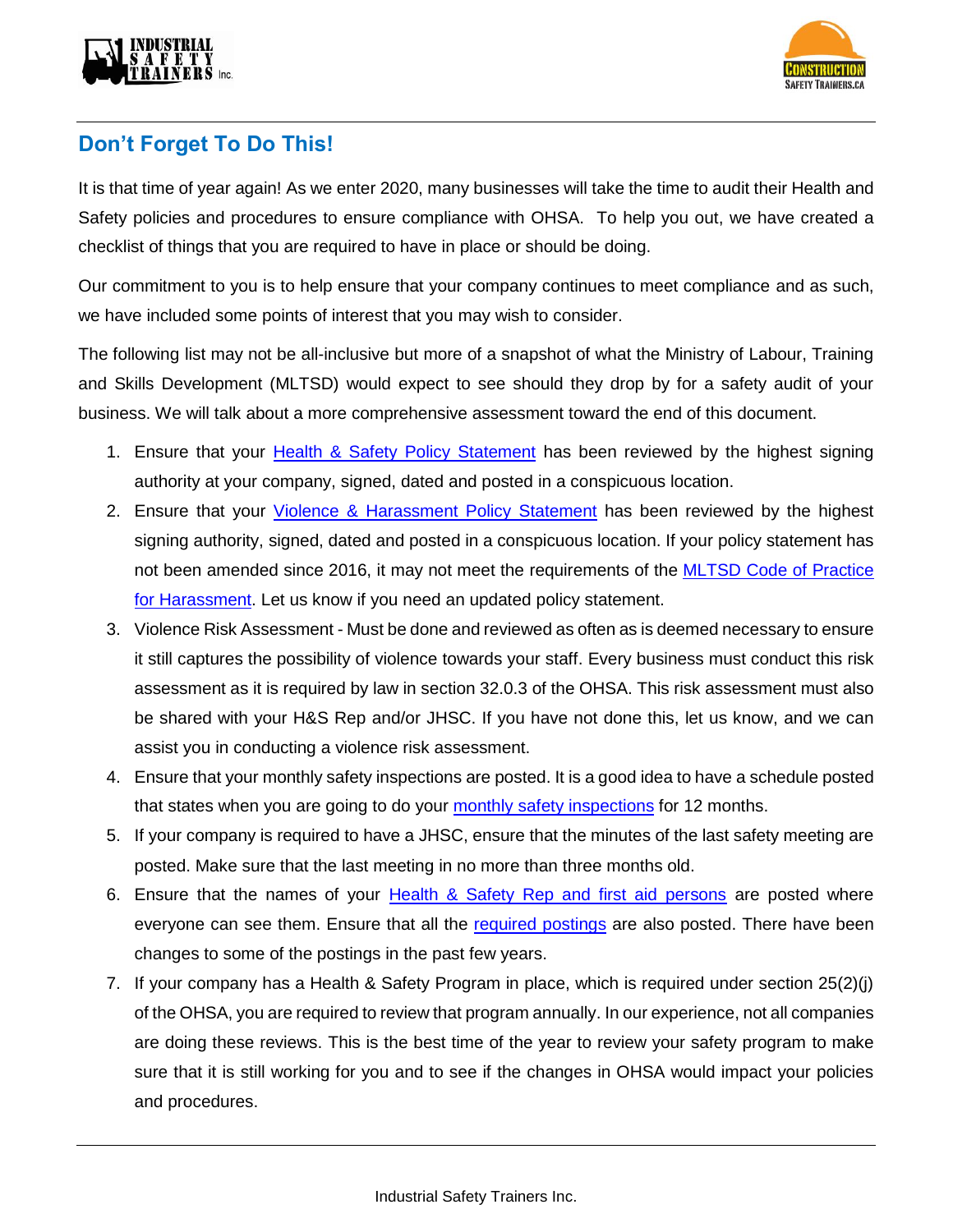



- a. If you are not sure if your safety program meets current standards, we can take a look and advise you on what you may need to do to bring it up to speed.
- b. If you do not have a safety program in place, [let us know](https://thesafetybus.com/contact-us/) and we can help you figure out if you even need one (most businesses do). Our new health and safety programs are structured to many of the topics that are outlined in the [WSIB's new excellence program.](https://thesafetybus.com/blog/new-accreditation-program-launched-rewarding-safe-companies/)
- c. See the below "Did You Know" for some exciting news about safety programs and how employers can save thousands of dollars.
- 8. This is the time of year that you should take a look at what training you will have to do and plan for it. You can request from us a list of who has been trained at your workplace and when they may need to be updated. It is a good practice to identify what is needed and who requires it at the start of every year. Doing this will allow you a sufficient amount of time to receive budgetary approval. When doing this, don't just plan for the training that you have in your budget, but also the training that you will do in-house. This would include your onboarding of new staff, safety talks, and things that would promote safety during the next year. Some companies may need to budget for the cost of staffing if doing in-house training as well as if special scheduling needs to be considered.
	- a. This is also an excellent time to ask yourselves what can you do to build a more positive safety culture with our staff?. Come up with a plan for the year as to how you could improve the safety culture of your workplace.
	- b. Will you attend any training yourself to keep up to speed with OHSA? Attending the Partners in Prevention annual Health and Safety Trade show in late April is a great way to keep updated. We will send you free passes to the show once they become available. You will need to schedule the event and decide what training sessions you would like to attend. There are additional charges if you want to attend training while at the show. The show runs from April  $28<sup>th</sup>$  and  $29<sup>th</sup>$  in Mississauga.
- 9. New Employee Safety Orientation is one of the elements that the MLTSD will be asking about during a spot inspection. They are checking to ensure that your workers have taken the MLTSD mandated training elements, but more importantly, what you are doing when new staff are starting with your company? What are you teaching them with regard to the safety hazards that can be found within your business or things a worker may be exposed to?
	- a. In the past, we developed your "Employee Health & Safety Orientation program" for your company. If it was developed after 2015, it will for the most part meet the requirements of Regulation [297-Occupational Health and Safety Awareness and Training](https://www.ontario.ca/laws/regulation/130297) that the MLTSD uses as a standard for training for new workers. If the manual we developed for you was done prior to 2015, it will be in serious need of an update to ensure it meets the current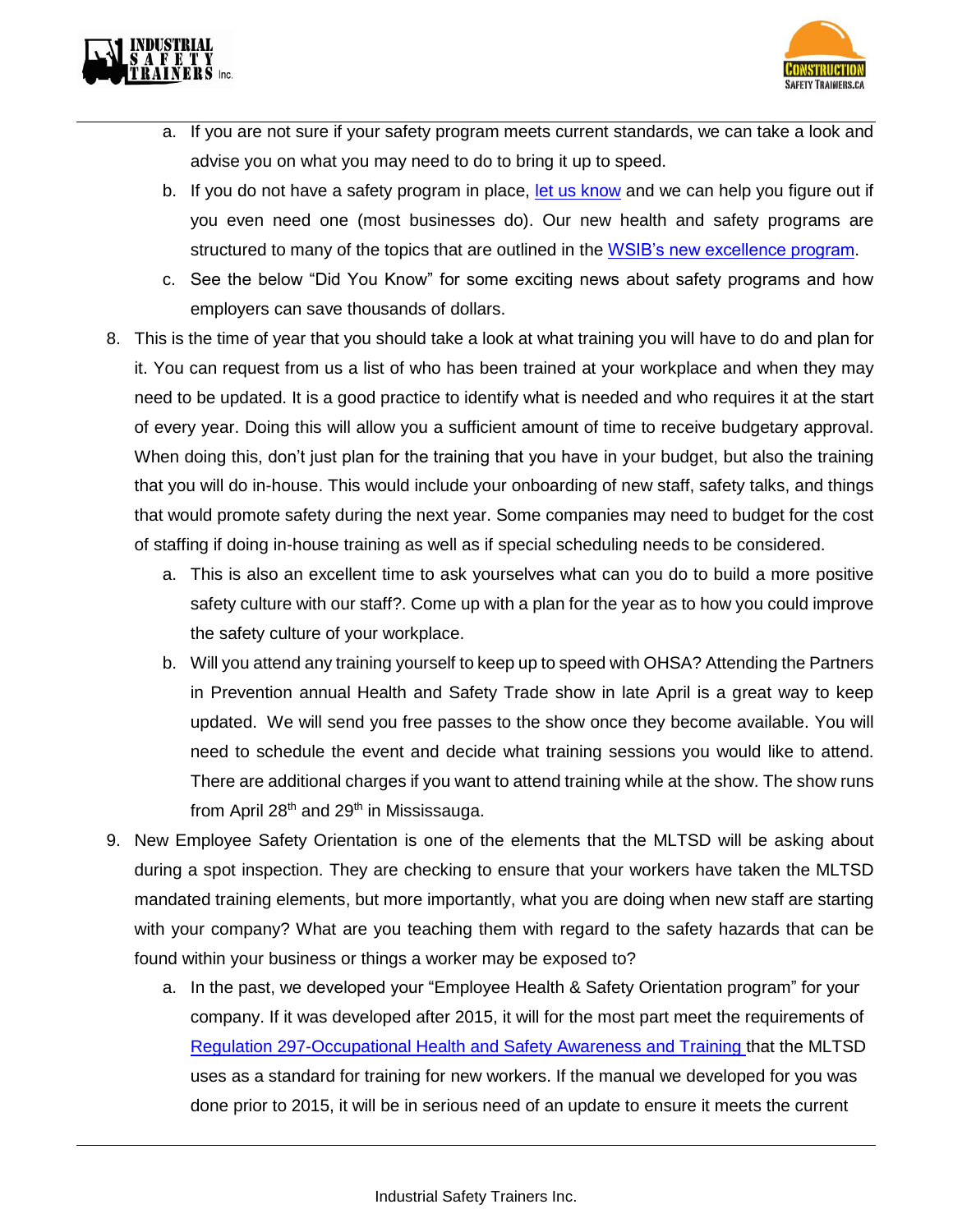



standards. A lot of things have changed over the past 5 years. Of all the training that you may need to provide to your workers, the employee health and safety orientation is most likely the most important thing you can do.

- b. If you are not sure if your employee safety orientation is meeting current standards, we can do a quick assessment to see what you are doing. There is no cost for this kind of assessment.
- 10. Check to see that something has been scheduled for things like fire extinguishers, first aid kit, emergency lighting and lifting equipment annual inspections.
- 11. Lastly, January is always a good time to review any outstanding recommendations that may be awaiting approval. Review the safety meetings, monthly safety inspections, and previous recommendations to see if new goals need to be set for the next year.

## **Other things that you should consider:**

In section 4 of your main Health & Safety Manual, it indicates that your company will do Risk Assessments. Have you done any risk assessments of the high risk jobs that your workers do? One of the most important things a business should be doing is risk assessments for jobs that could see a worker getting injured. One of the best ways of demonstrating a positive due diligence is the assessments of jobs at a workplace. More and more businesses are doing these risk assessments, it is becoming the new "standard of practice". From those risk assessments, safe work instructions should be developed to train workers. Get a free risk [assessment form](https://thesafetybus.com/wp-content/uploads/2020/02/Hazard-Identification-and-Risk-Assessment-Form-v220119.pdf) to conduct your own risk assessments or **[contact us](mailto:jiun@istcanada.ca)** to have one of our experienced consultants assist you.

**Mandatory Worker and Supervisor Training-** the regulation 297 Occupational Health and Safety [Awareness and Training](https://www.ontario.ca/laws/regulation/130297) came out in 2013. As you know, this is the online training that all workers and supervisors must take. A lot of companies did the training when the law first came out, but we are finding that a lot of businesses have stopped doing this. We are also hearing from our clients that the MLTSD is still asking if business owners are doing this training or verifying that new hires have received it in the past. Check to see if everyone at your workplace has taken this course.

Something we have discovered during interviews with supervisors is that a surprising amount of them have no idea if the company has a health and safety program in place. The company may have policies and procedures in place, but no one is following them because they are not aware of their existence. I had one supervisor tell me that he knows that there are safe work instructions developed for his workers to follow, and he ensures that they have been trained in those, but he admitted that he has never actually read them himself.